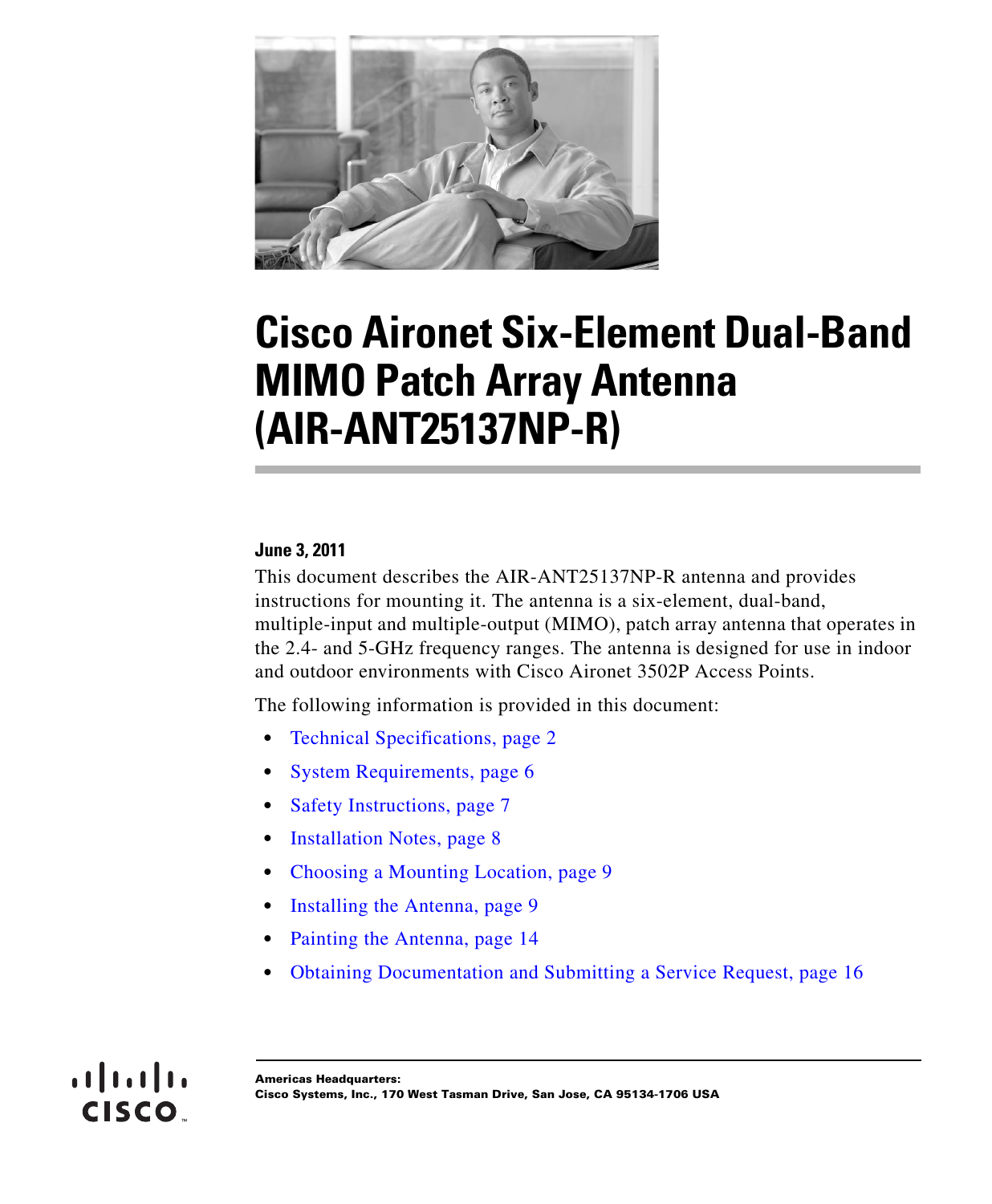# <span id="page-1-0"></span>**Technical Specifications**

#### *Table 1 Specifications for AIR-ANT25137NP-R Antennas*

| Antenna type        | MIMO patch array                          |
|---------------------|-------------------------------------------|
| Operating frequency | 2400-2500 MHz                             |
| range               | 5250–5850 MHz                             |
| VSWR bandwidth      | 2:1                                       |
| Peak gain (dBi)     | 2.4-GHz band: 13                          |
|                     | 5-GHz band: 7                             |
| Polarization, 2.4   | Cable A: Horizontal                       |
| <b>GHz</b>          | Cable B: Vertical                         |
|                     | Cable C: Vertical                         |
| Polarization, 5 GHz | All antennas: Vertical                    |
| E-plane 3-dB        | 2.4-GHz: 36                               |
| beamwidth (degrees) | 5-GHz: 48                                 |
| H-plane 3-dB        | 2.4-GHz: 36                               |
| beamwidth           | 5-GHz: 55                                 |
| Cable length        | 36 in. (91 cm)                            |
| Connectors          | <b>RP-TNC</b> male                        |
| Length (Radome)     | 18 in. (45.7 cm)                          |
| Width (Radome)      | 13 in. (33 cm)                            |
| Thickness (Radome)  | $2$ in. $(5 \text{ cm})$                  |
| Weight (antenna and | 7.75 lbs. (3.52 kg)                       |
| bracket)            |                                           |
| Environmental       | Water: IP65, dust and jetting             |
| Ratings             | water immunity                            |
|                     | Ice: Mil-810F, Method 521.2               |
|                     | Wind: 100 mph operational                 |
|                     | <b>Operating Temperature:</b>             |
|                     | -30 to 70 degrees C                       |
|                     | $(-22 \text{ to } 158 \text{ degrees F})$ |

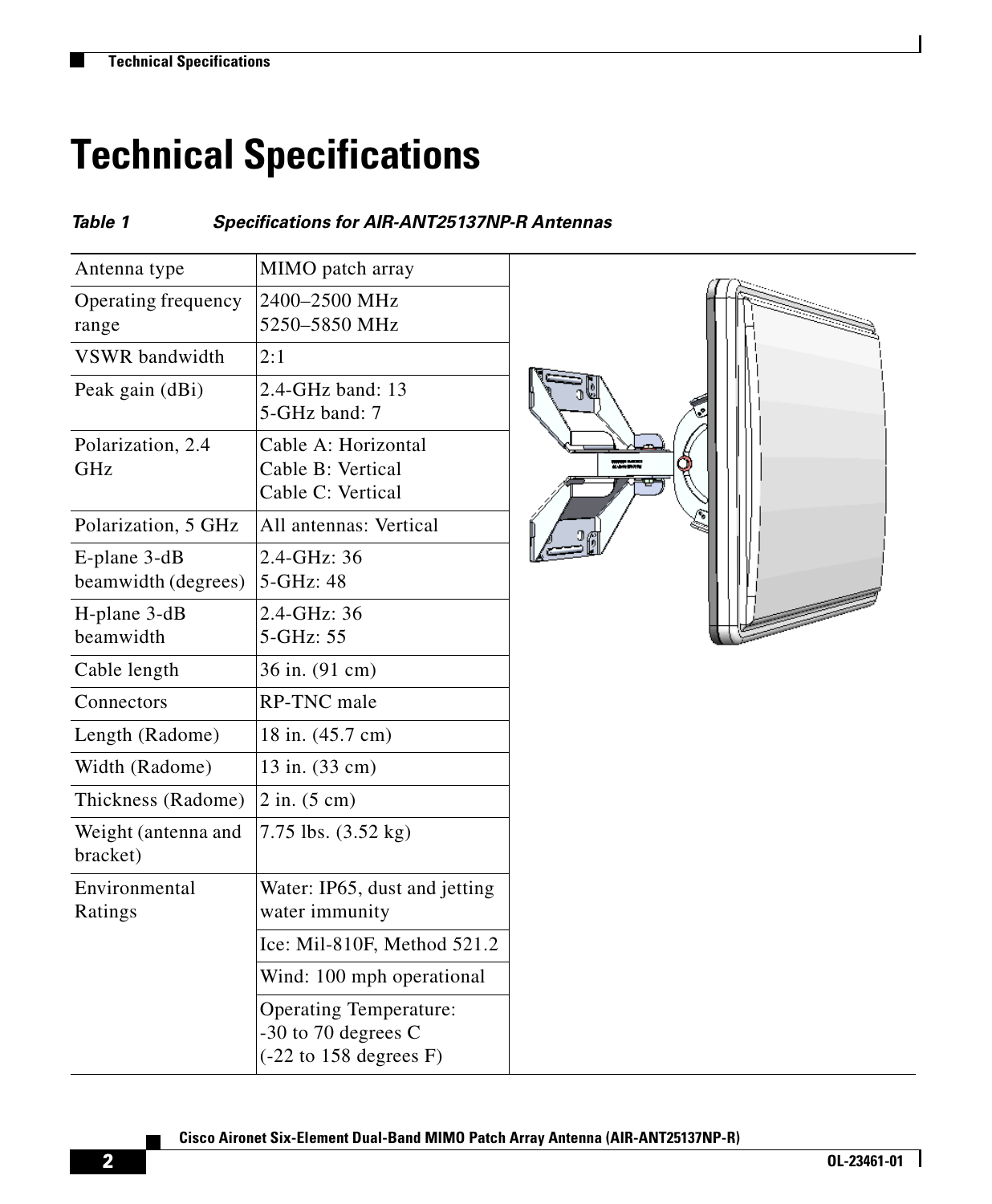T

### **Radiation Patterns**

#### **2.4-GHz Antenna Patterns**



Г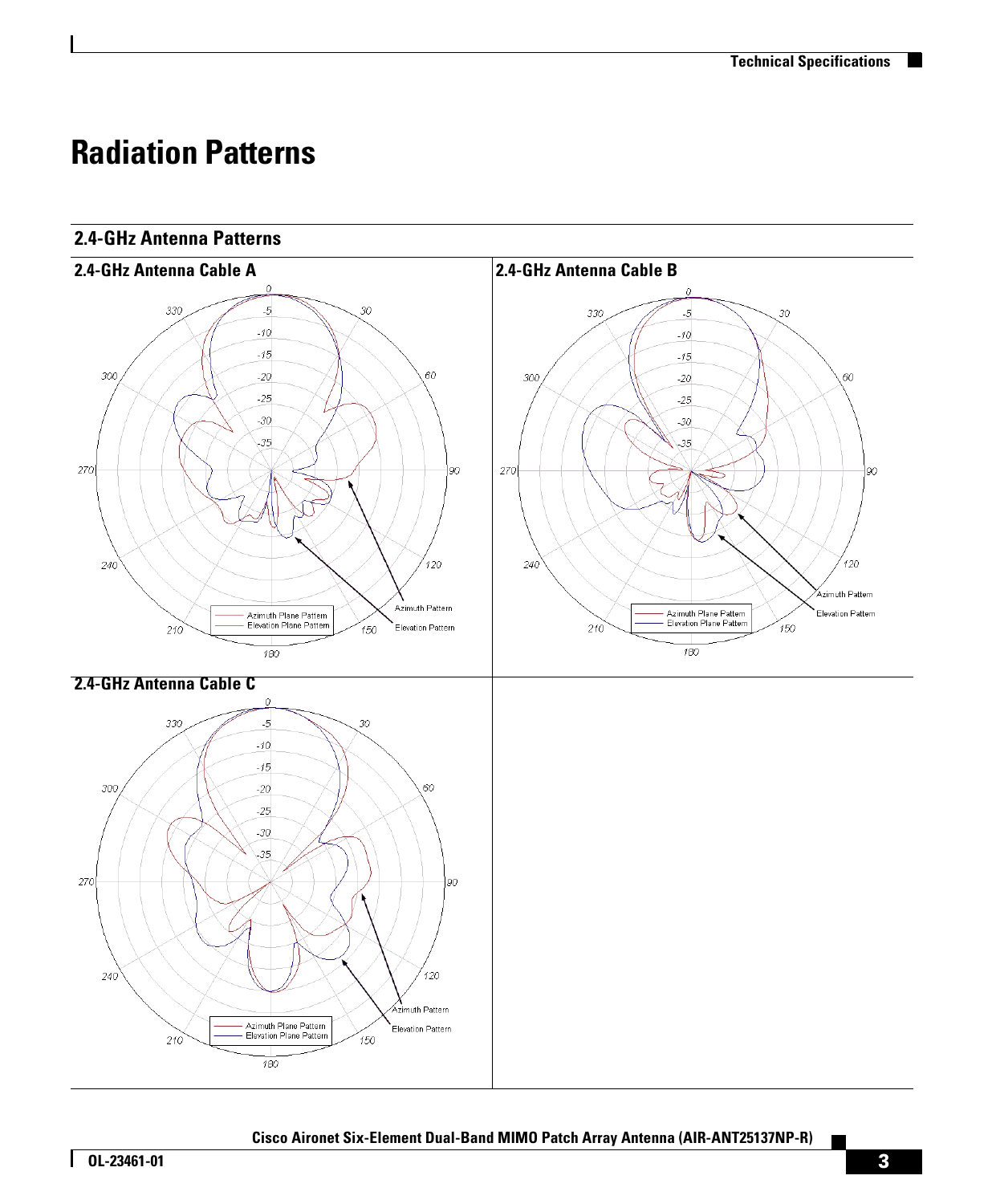

#### **Cisco Aironet Six-Element Dual-Band MIMO Patch Array Antenna (AIR-ANT25137NP-R)**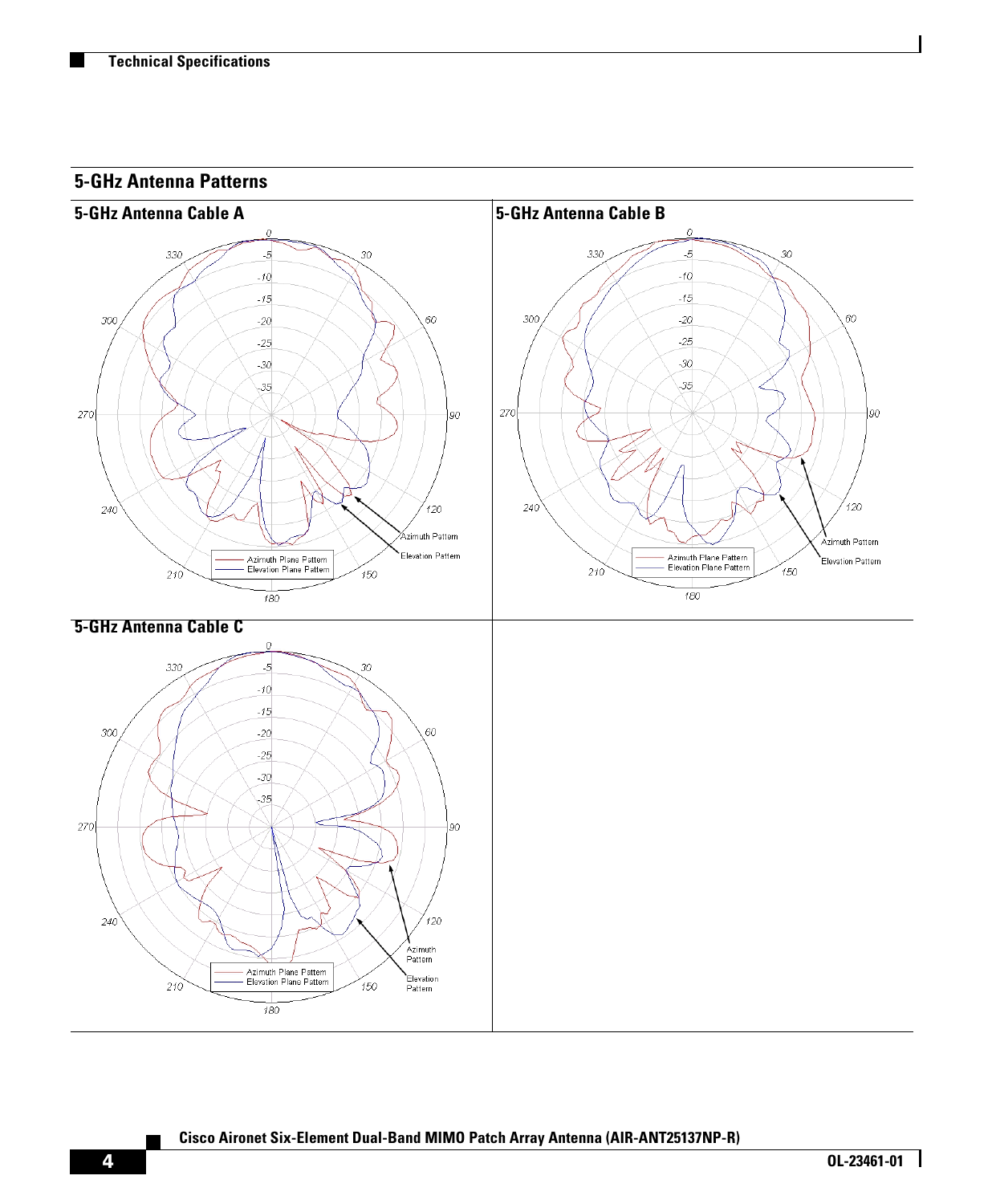H.

### **Antenna and Bracket Dimensions**

[Figure 1](#page-4-0) and [Figure 2](#page-5-1) show the overal dimensions of the antenna and bracket.

<span id="page-4-0"></span>*Figure 1 Rear View of Antenna and Bracket*



Г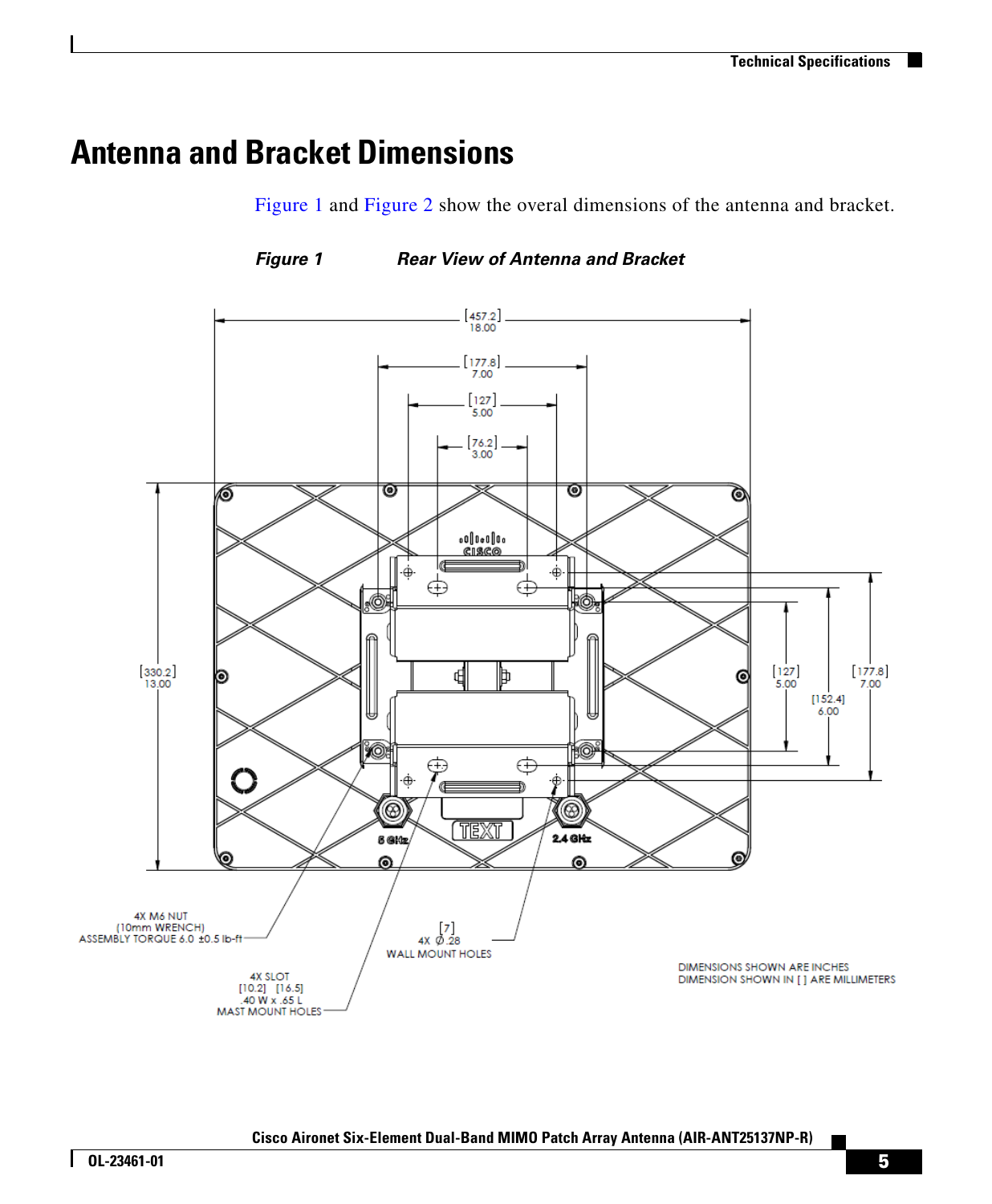

<span id="page-5-1"></span>*Figure 2 Side View of Antenna and Bracket*

DIMENSIONS SHOWN ARE INCHES; DIMENSIONS SHOWN IN [ ] ARE MILLIMETERS

# <span id="page-5-0"></span>**System Requirements**

This antenna is designed for use with Cisco Aironet 3502P Access Points. The antenna can be mounted on a wall, ceiling, or pole with a maximum diameter of 3 inches (7.62 cm).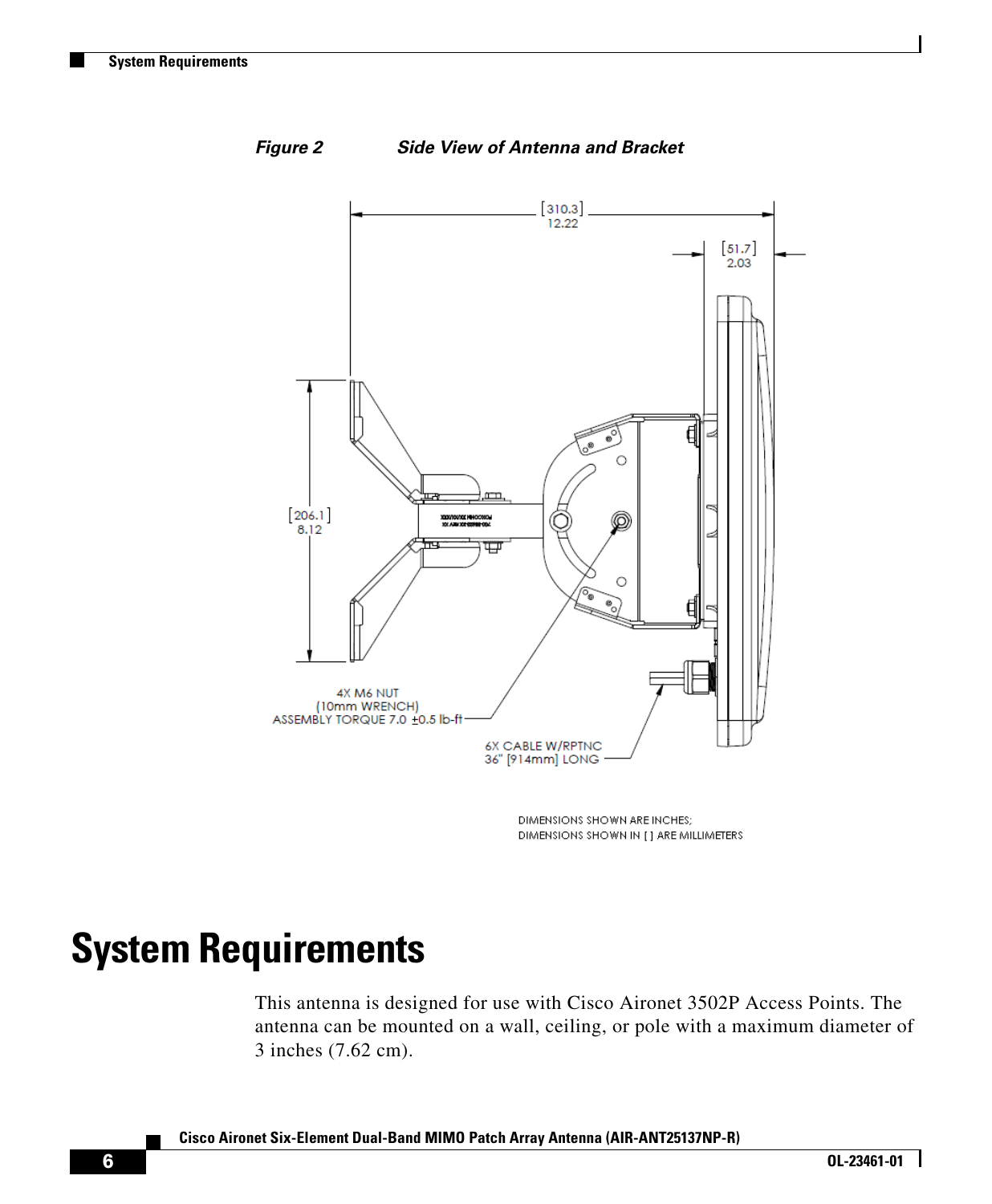## <span id="page-6-0"></span>**Safety Instructions**



#### **Warning IMPORTANT SAFETY INSTRUCTIONS**

**This warning symbol means danger. You are in a situation that could cause bodily injury. Before you work on any equipment, be aware of the hazards involved with electrical circuitry and be familiar with standard practices for preventing accidents. Use the statement number provided at the end of each warning to locate its translation in the translated safety warnings that accompanied this device.** Statement 1071

#### **SAVE THESE INSTRUCTIONS**



**Warning Only trained and qualified personnel should be allowed to install, replace, or service this equipment.**

Statement 1030



**Warning In order to comply with radio frequency (RF) exposure limits, the antennas for this product should be positioned no less than 6.56 ft (2 m) from your body or nearby persons.** Statement 339

Follow these safety instructions when installing your antenna.

- Plan your installation procedure carefully and completely before you begin.
- **•** If you are installing an antenna for the first time, for your own safety as well as others, seek professional assistance. Consult your dealer, who can explain which mounting method to use for the location where you intend to install the antenna.
- **•** Select your installation site with safety, as well as performance, in mind. Remember that electric power cables and telephone lines look alike. For your safety, assume that any line is an electric power line until determined otherwise.
- **•** Call your local power company or building maintenance organization if you are unsure about cables close to your mounting location.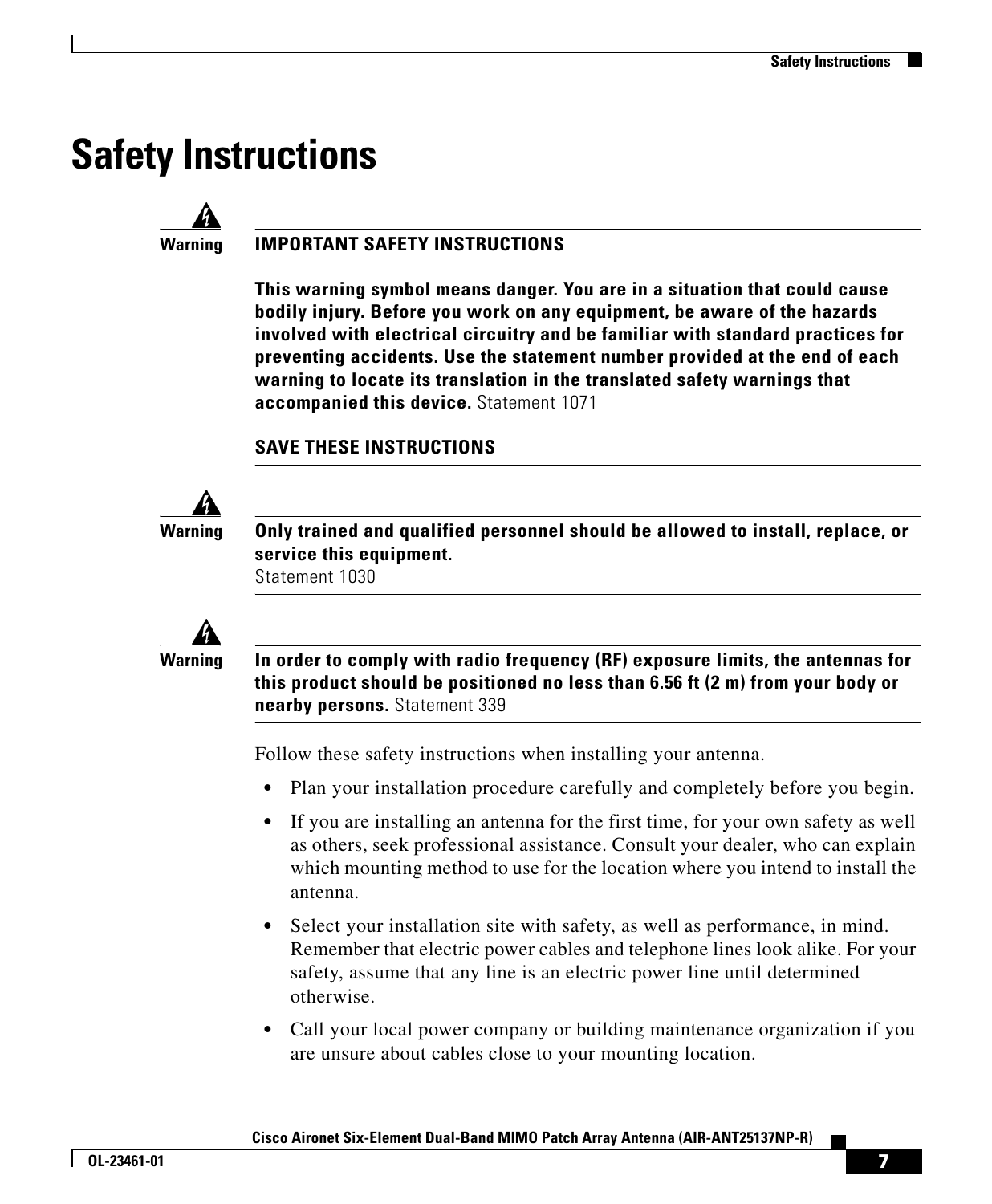- **•** When installing your antenna, do not use a metal ladder. Do dress properly: shoes with rubber soles and heels, rubber gloves, and a long sleeved shirt or jacket.
- **•** If an accident or emergency occurs with the power lines, call for qualified emergency help immediately.

### <span id="page-7-0"></span>**Installation Notes**

Because antennas transmit and receive radio signals, they are susceptible to RF obstructions and common sources of interference that can reduce throughput and range of the device to which they are connected. Follow these guidelines to ensure the best possible performance:

- **•** Mount the antenna to utilize its propagation characteristics. This antenna is designed to radiate energy in a somewhat narrow beam from the front of the antenna. It should be aimed into the intended coverage area.
- **•** Keep the antenna away from metal obstructions such as heating and air-conditioning ducts, large ceiling trusses, building superstructures, and major power cabling runs. If necessary, use a rigid conduit to lower the antenna away from these obstructions.
- **•** The density of the materials used in a building's construction determines the number of walls the signal must pass through and still maintain adequate coverage. Consider the following before choosing the location to install your antenna:
	- **–** Signals penetrate paper, vinyl and drywall the easiest. A signal can penetrate five or six walls constructed of drywall or wood.
	- **–** Signals are more heavily attenuated passing through concrete and solid-wood walls.
	- **–** Signals often reflect off thick metal walls and may not penetrate at all.
- **•** Install the antenna away from microwave ovens and 2-GHz cordless phones. These products can cause signal interference because they operate in the same frequency range as the device to which your antenna is connected.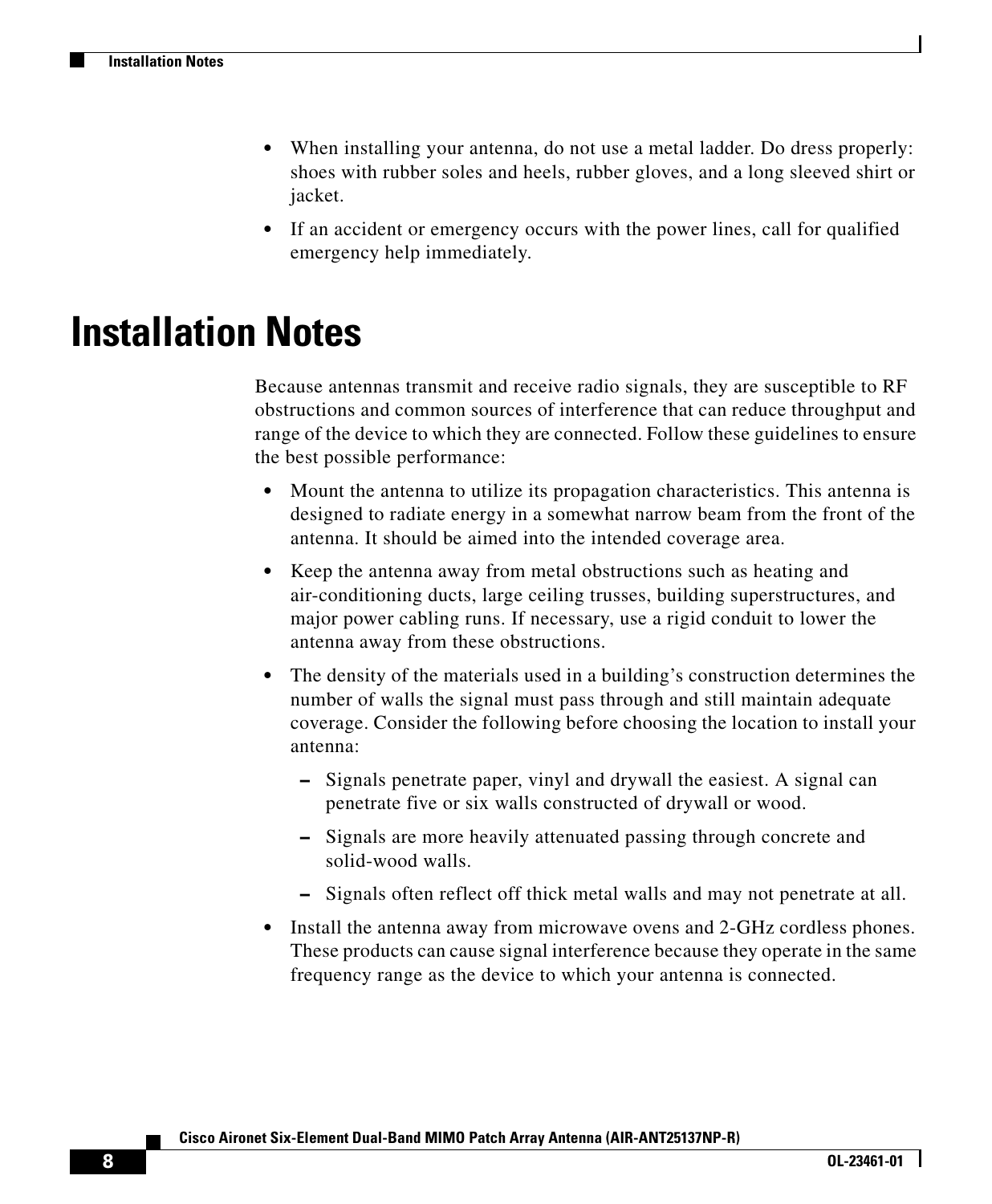# <span id="page-8-1"></span>**Choosing a Mounting Location**

The antenna should be mounted clear of any obstructions to the side or front of the enclosure. Keep in mind that this antenna should be aimed into the intended coverage area, so you should mount the antenna so that the desired mechanical tilt can be achieved. If possible, mount the antenna near the access point so you can use the shortest possible connecting cables.

# <span id="page-8-0"></span>**Installing the Antenna**

You can install the antenna on any flat surface or on a pole with a maximum diameter of 3 inches (7.62 cm). The antenna and mounting bracket are assembled and connected together when shipped. When mounting the antenna you only need to connect the bracket to the mounting surface and adjust the antenna orientation.

### **Tools and Equipment Required**

You will need these tools to loosen and tighten the adjustment bolts on the bracket:

**•** A 10-mm wrench or socket

To mount the antenna on a wall or ceiling, you will need these supplies:

**•** Four mounting screws or bolts and wall anchors



**Note** The fasteners and mounting surface should be capable of maintaining a minimum pullout force of 150 pounds (68 kg) to support the weight of the antenna and bracket plus the potential wind loading on the antenna.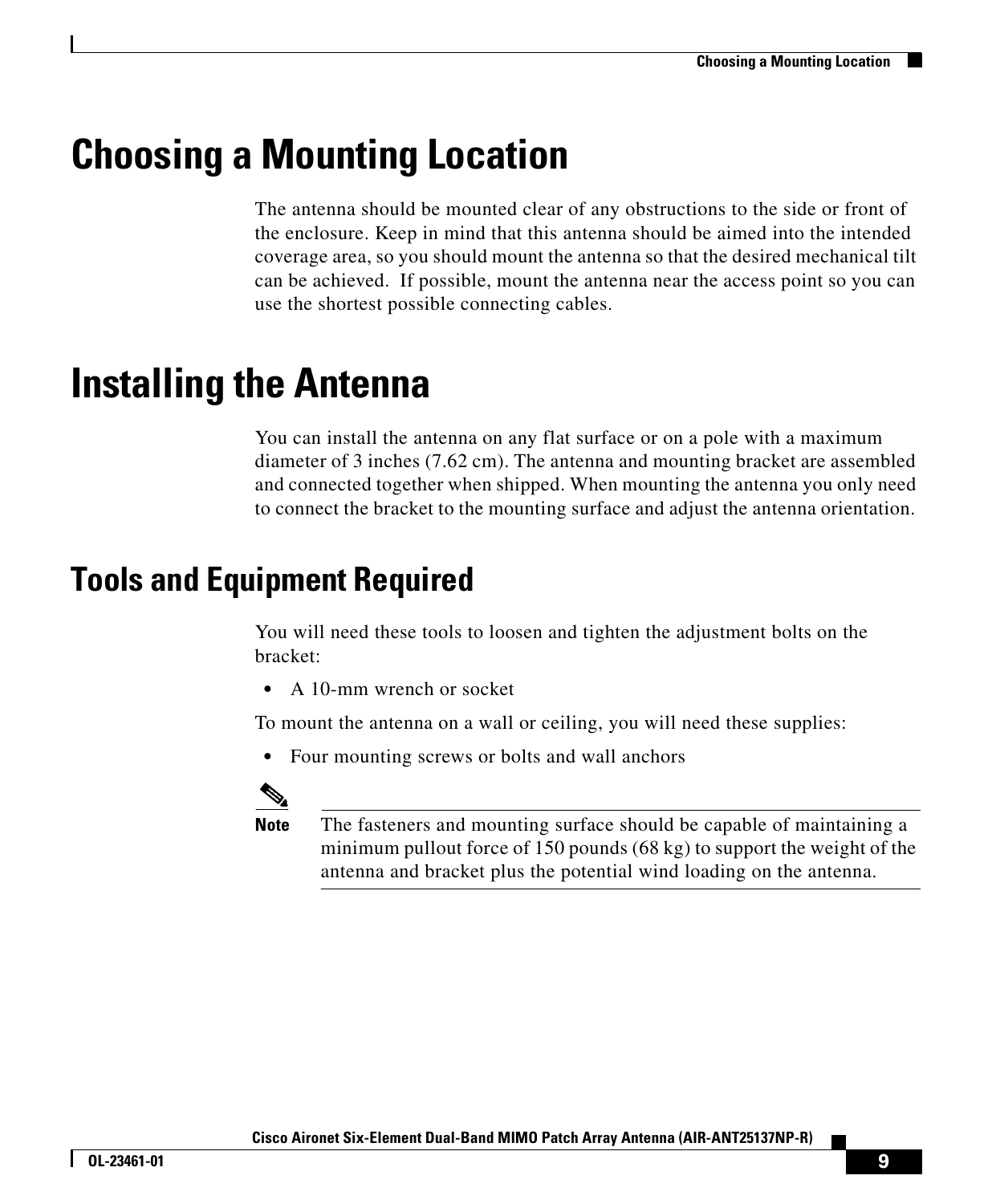To mount the antenna on a pole or mast, you will need these supplies:

**•** Two U-bolts



**Note** Cisco recommends using a guillotine-style U-bolt or a U-bolt with a notched, toothed backing plate to ensure proper support and permanent positioning.



**Note** The pole or mast must be rigid enough to hold the weight of the antenna plus the associated forces produced by wind loads. In addition, the pole or mast must be structurally strong enough to withstand the clamping force of the U-bolts.

You may need the following tools and equipment, which are not provided:

- **•** A drill and drill bit
- **•** A pencil

#### <span id="page-9-0"></span>**Mounting on a Wall or Ceiling**

Follow these steps to mount your antenna on a wall or ceiling.

- **Step 1** Remove the antenna and bracket from the shipping container. The antenna and bracket are attached and the bracket is locked in place to facilitate shipping.
- **Step 2** Use a 10-mm wrench to loosen and remove the adjustment bolt from the shipping position ([Figure 3\)](#page-10-0).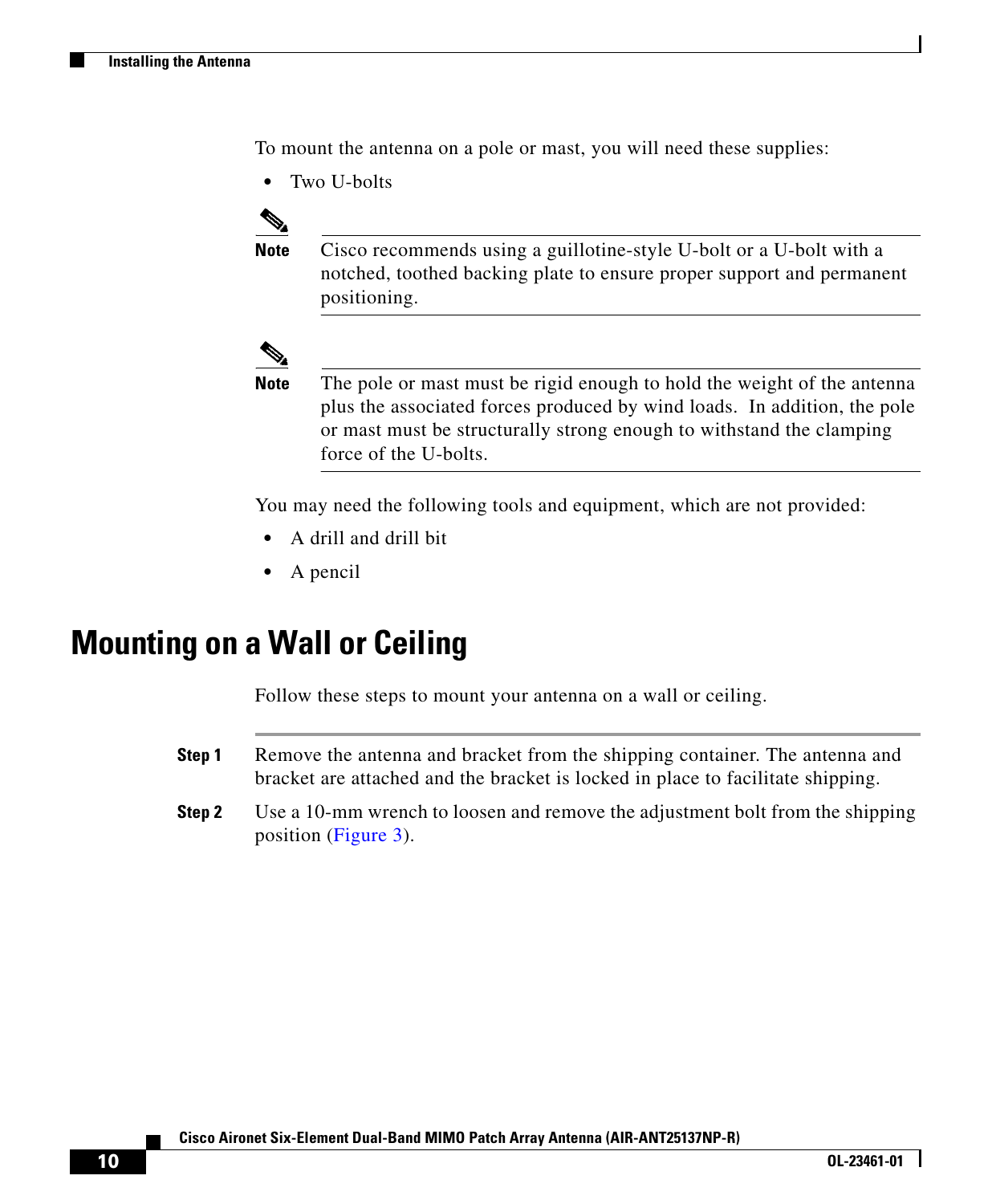<span id="page-10-0"></span>

- **Step 3** Reinsert the adjustment bolt in the adjustment slot and tighten it only slightly.
- **Step 4** Determine the mounting location for the antenna.

**Note** The fasteners and mounting surface should be capable of maintaining a minimum pullout force of 150 pounds (68 kg) to support the weight of the antenna plus the potential wind loading on the antenna.

- **Step 5** Attach the mounting bracket to the wall or ceiling using two screws or bolts attached to the mounting surface through the top two mounting holes on the bracket ([Figure 1\)](#page-4-0).
- **Step 6** When the antenna is secured on the wall with two bolts, adjust the antenna position so you can access the two mounting holes on lower part of the bracket.

Use a 10-mm wrench to loosen the elevation adjustment bolt and the elevation pivot bolt ([Figure 4\)](#page-11-0). Swing the antenna out of the way and tighten the adjustment and pivot bolts slightly.

- **Step 7** Install the remaining two mounting bolts.
- **Step 8** Adjustment the azimuth (side-to-side position) and elevation (up-and-down position) of the antenna. Use a 10-mm wrench to loosen the adjustment bolts and the pivot bolts ([Figure 4\)](#page-11-0). Azimuth angle can be adjusted  $\pm 25$  degrees and elevation can be adjusted  $\pm 60$  degrees.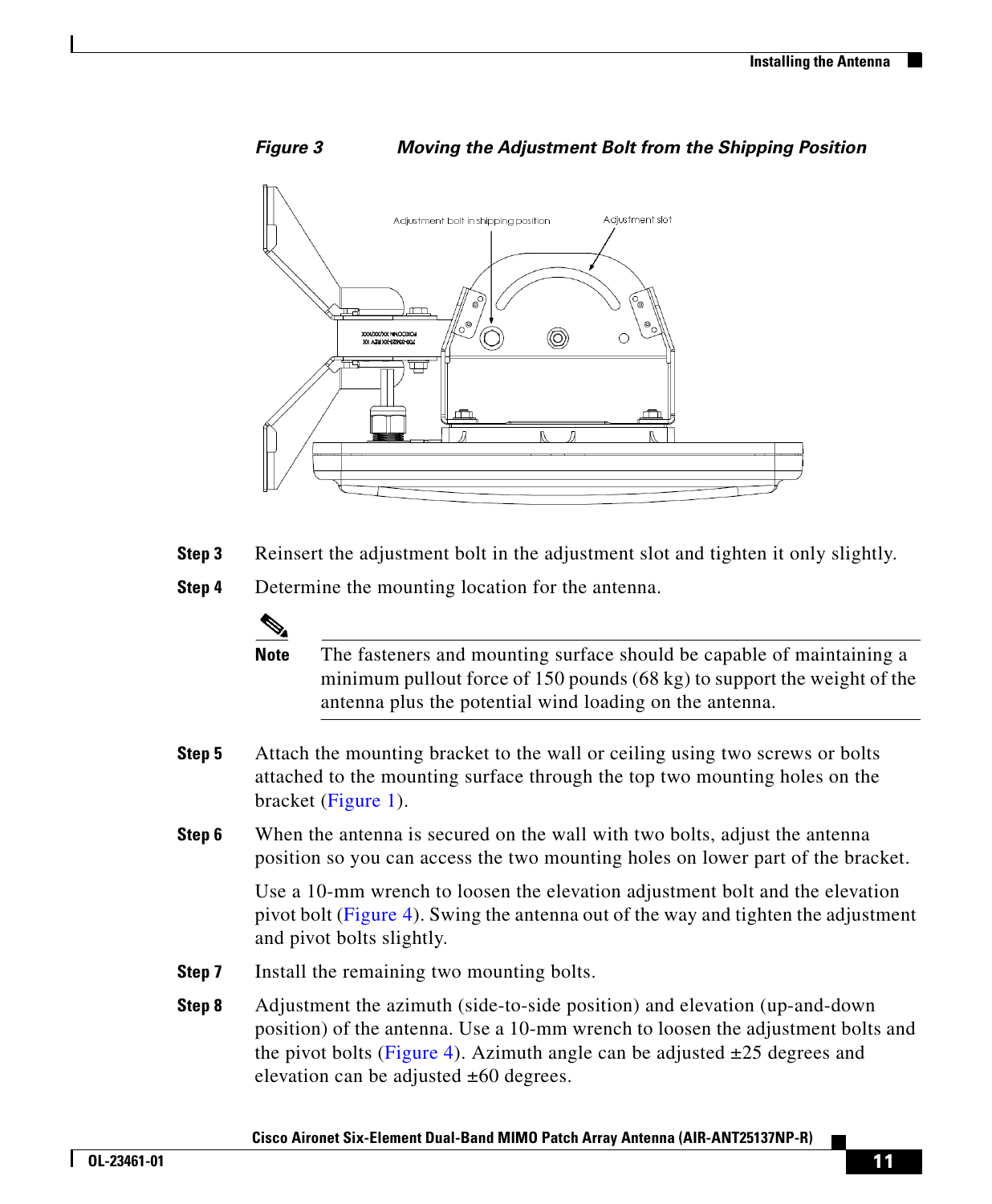- **Step 9** After you adjust the antenna position, tighten the adjustment bolts and the pivot bolts. Tighten all bolts to  $7 \pm 0.5$  lb-ft. (9.5 Nm).
- **Step 10** Connect the antenna cable to the access point.

<span id="page-11-0"></span>*Figure 4 Azimuth and Elevation Adjustment*

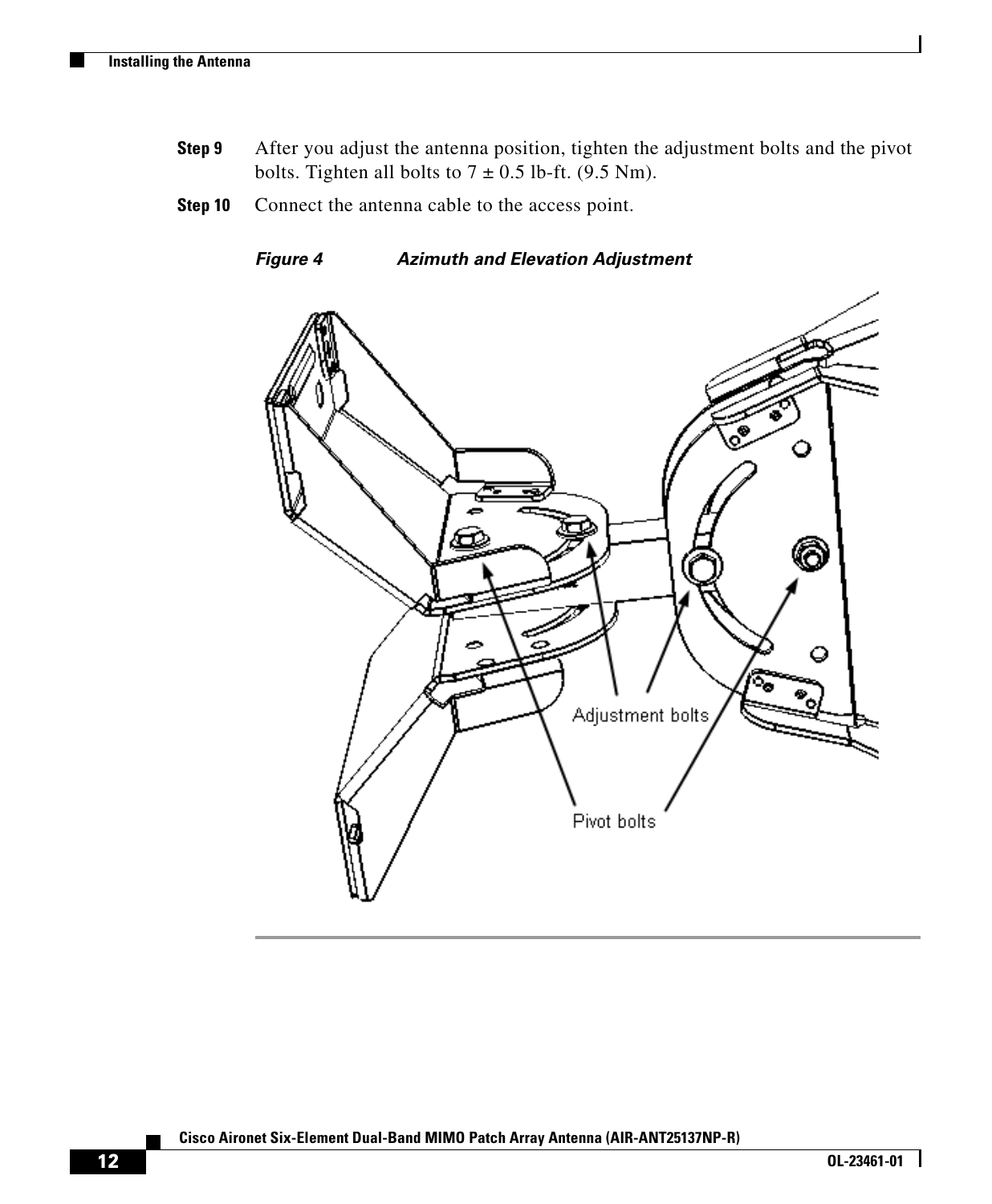#### **Mounting on a Pole or Mast**

The antenna can be mounted on a pole or mast using two U-bolts (not provided).

 $\mathscr{D}_{\mathbf{z}}$ 

**Note** Cisco recommends using a guillotine-style U-bolt or a U-bolt with a notched, toothed backing plate to ensure proper support and permanent positioning.

To mount the antenna on a pole or mast, follow these steps.



**Note** The pole or mast must be rigid enough to hold the weight of the antenna plus the associated forces produced by wind loads. In addition, the mast must be structurally strong enough to withstand the clamping force of the U-bolts.

- **Step 1** Follow steps 1 through 4 from ["Mounting on a Wall or Ceiling":](#page-9-0) Remove the antenna and bracket from the shipping container, move the adjustment bolt from the shipping position to the adjustment slot, and select a mounting location.
- **Step 2** Position the antenna, mounting bracket, and U-bolts on the mast.
- **Step 3** Tighten the U-bolts until the antenna is secure on the mast.

Once the antenna is secured on the mast, you can adjust the azimuth and elevation.

- **Step 4** To adjust the azimuth and elevation, use a 10-mm wrench to loosen the adjustment bolts and the main pivot bolt ([Figure 4\)](#page-11-0). Azimuth can be adjusted ±60 degrees and elevation can be adjusted  $\pm 60$  degrees.
- **Step 5** After you adjust the antenna position, tighten the adjustment bolts and the pivot bolts. Tighten all bolts to  $7 \pm 0.5$  lb-ft. (9.5 Nm).
- **Step 6** Connect the antenna cable to the access point.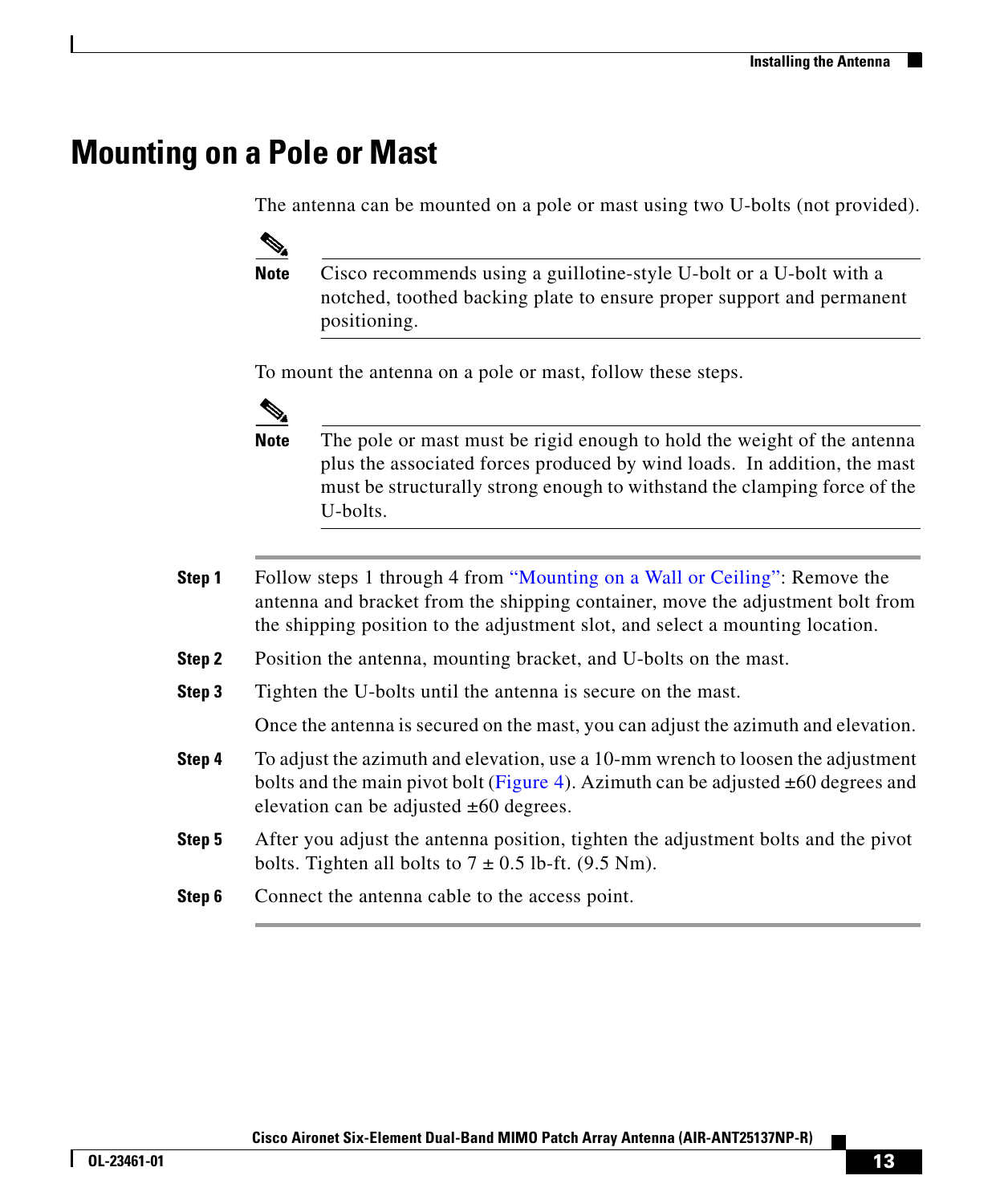### **Suggested Cable**

Cisco recommends a high-quality, low-loss cable for use with the antenna.



**Note** Coaxial cable loses efficiency as the frequency increases, resulting in signal loss. The cable should be kept as short as possible because cable length also determines the amount of signal loss (the longer the run, the greater the loss).

## <span id="page-13-0"></span>**Painting the Antenna**

Painting the antenna and the bracket does not affect its performance if you use standard exterior-grade, oil-based or latex paint. Do not use metallic or metallic-flake paints, which will degrade antenna performance.



**Note** Before painting the antenna, cover the vent on the back of the antenna with masking tape to prevent clogging ([Figure 5](#page-14-0)).

Cisco recommends Krylon Fusion for Plastic or Rust-Oleum for Plastic (which might require a primer coat). For best results, follow the surface preparation suggestions from the paint manufacturer.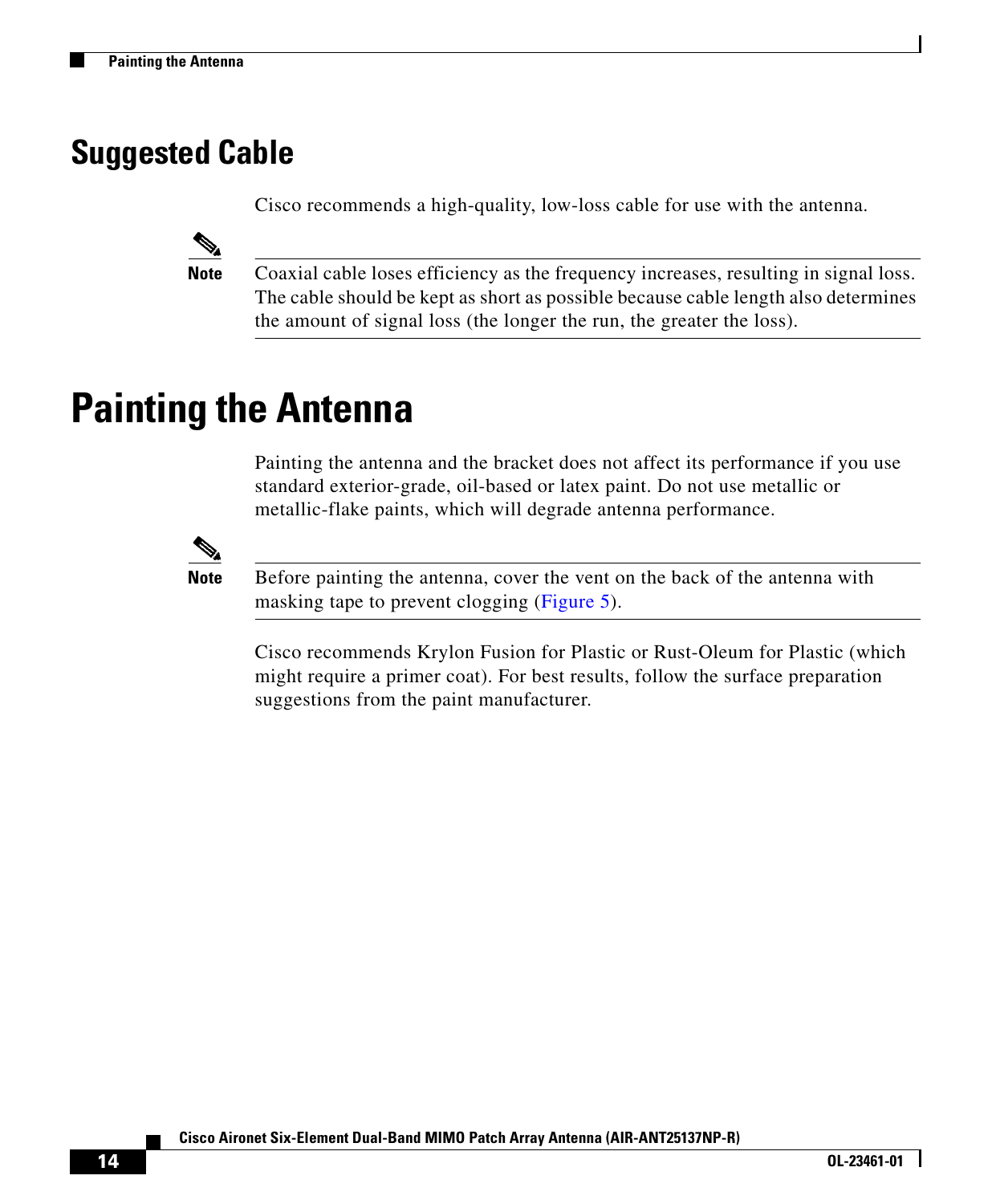$\blacksquare$ 

<span id="page-14-0"></span>